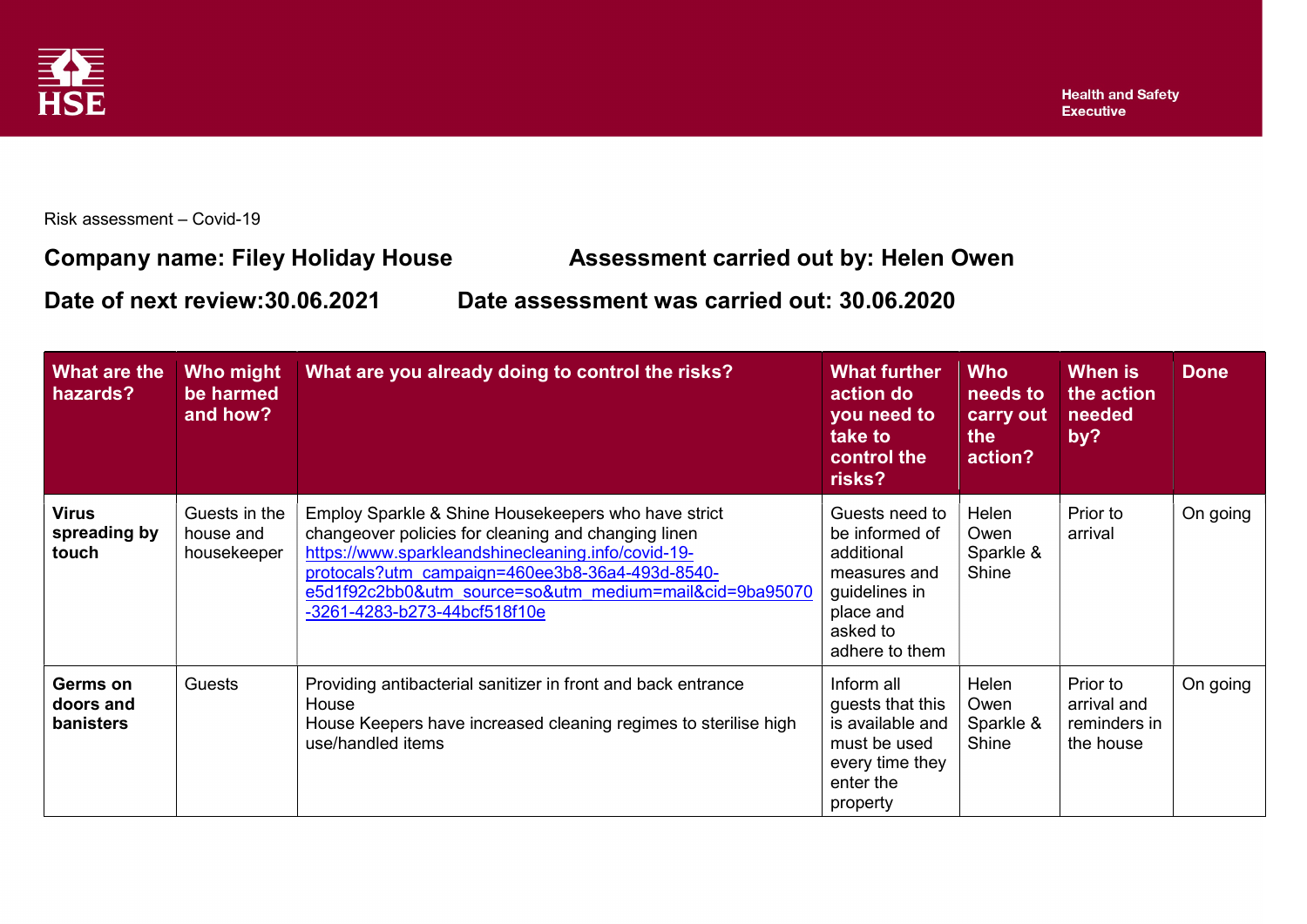

| What are the<br>hazards?                            | <b>Who might</b><br>be harmed<br>and how? | What are you already doing to control the risks?                                                                                                                                                                                        | <b>What further</b><br>action do<br>you need to<br>take to<br>control the<br>risks?                                  | <b>Who</b><br>needs to<br>carry out<br>the<br>action? | <b>When is</b><br>the action<br>needed<br>by? | <b>Done</b> |
|-----------------------------------------------------|-------------------------------------------|-----------------------------------------------------------------------------------------------------------------------------------------------------------------------------------------------------------------------------------------|----------------------------------------------------------------------------------------------------------------------|-------------------------------------------------------|-----------------------------------------------|-------------|
| <b>Germs from</b><br>linen                          | Guests and<br>Housekeeper                 | Bags are being provided by housekeepers for guests to strip their<br>own beds and put linen into bags in entrance hall                                                                                                                  | Guests to be<br>informed in<br>advance of<br>holiday and<br>reminded on<br>arrival when<br>bags are given<br>to them | <b>Helen</b><br>Owen<br>Sparkle &<br>Shine            | Prior to<br>arrival and<br>on arrival         | On going    |
| Germs in the<br>house                               | Guests and<br>housekeeper                 | Housekeepers have relevant PPE<br>Increased changeover cleaning taking place to new standards as<br>per Housekeepers guidelines<br>Cleaning pack available to guests during their stay so that they can<br>wipe down surfaces after use | Defer check in<br>time to 5pm to<br>allow for longer<br>and thorough<br>clean                                        | Sparkle &<br>Shine                                    | At<br>changeover                              | On going    |
| <b>Close contact</b><br>within the<br>house         | <b>Guests</b>                             | Sanitizer provided at entrances. Regular handwashing<br>recommended                                                                                                                                                                     | Check of<br>sanitizer stocks<br>at changeover                                                                        | Sparkle &<br>Shine                                    | At<br>changeover                              | On going    |
| <b>Shoes</b><br>bringing<br>germs into<br>the house | Guests and<br>housekeeper                 | Requesting that outdoor shoes are removed on entry to the house                                                                                                                                                                         | Thorough clean<br>at changeover                                                                                      | Sparkle &<br>Shine                                    | At<br>changeover                              | On going    |
| A guest                                             | Guests                                    | Obtaining contact information from guests and asking for                                                                                                                                                                                | Procedure of                                                                                                         | Helen                                                 | Prior to                                      | Complete    |